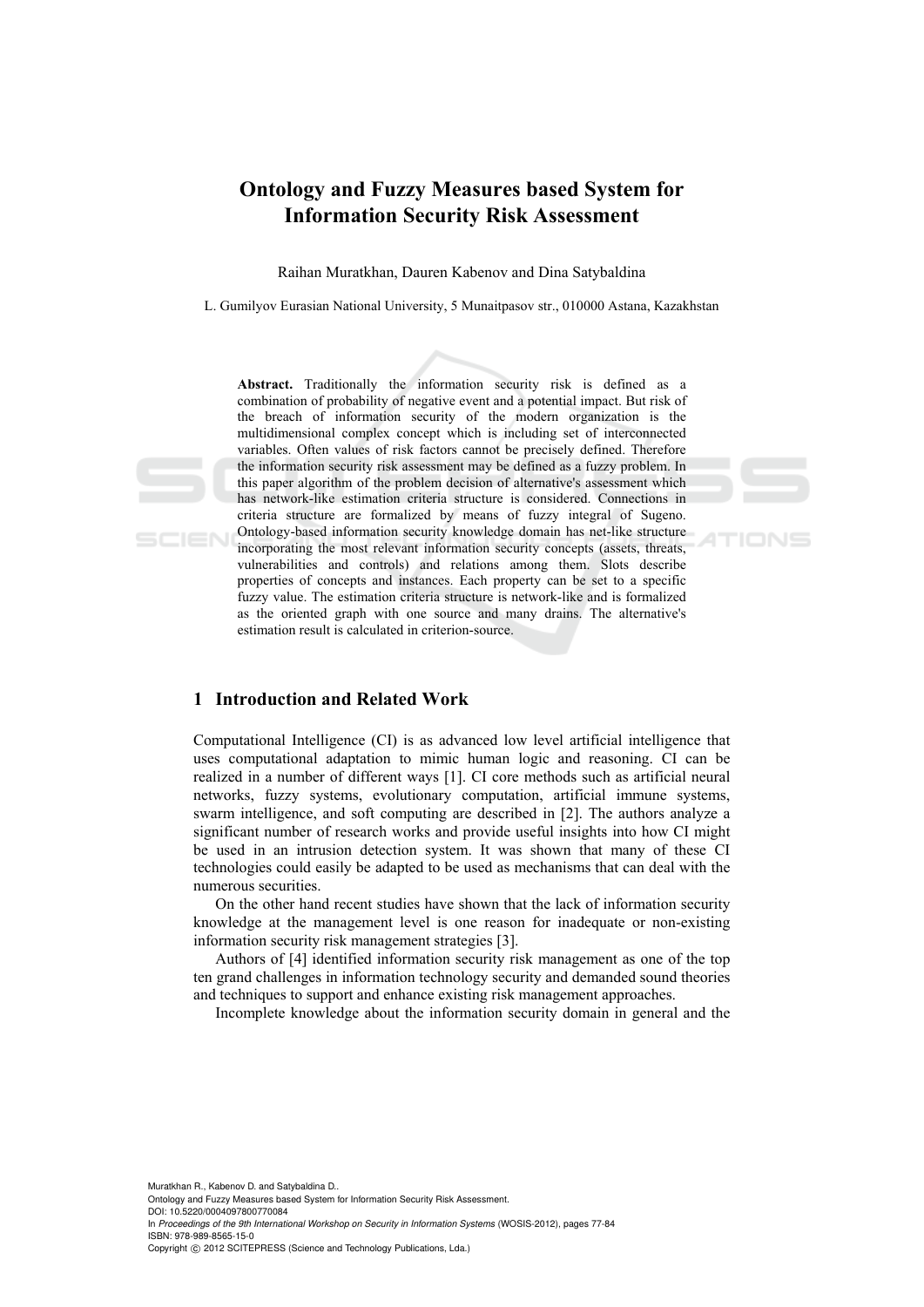current information security status of the organization was one of the main problems in information security risk management. A creation of ontologies (e.g. General Privacy Ontology [5], Security Ontology [6], NRL Security Ontology [7]) that define the conceptual system of the subject area of information security reduced the severity of the problem.

The essence of estimation problems consists in the following. On the basis of set of alternative's characteristics values it is necessary to receive a unique estimation of this alternative according to the criteria system. The criteria system is considered as the estimation standard (ideal alternative). The estimation is considered as conformity degree of this alternative to ideal alternative. Solutions of the multy-criteria problems of assessment and classification with using of the integral of Sugeno or Choquet are known [8-10]. However hierarchical problems with not crossed branches of hierarchy are mainly considered in publications. It is essential restriction for many applications. Therefore a universal algorithm development for solution of the fuzzy problems of network structure criteria assessment is importance aspect. In this work the information security risk estimation algorithm on the base of fuzzy measures is considered. Reuse-used ontology [6], developed by authoritative experts in the field of ontological modeling is a positive feature of the approach of risk analysis

#### **TECHNOL** LOGY PL **2 Decision Algorithm of Fuzzy Assessment Problems with AND** JEL **Network-like Criteria Structure**

The considered algorithm provides the problem decision of alternative's estimation which has network-like estimation criteria structure. Criteria can be quantitative and qualitative. Quantitative criteria correspond to alternative's characteristics which are measured in quantitative scale. Qualitative criteria correspond to alternative's characteristics which are measured in qualitative discrete scales. The algorithm estimates alternative in several criterion contexts. Use of contexts provides the description of network-like criteria structure. Criterion contexts formalize the different view-points on estimation value. Connections in criteria structure are formalized by means of fuzzy measures Sugeno.

Let's consider formal representation of criteria's system with network-like structure. We are denoting set of estimation criteria:

$$
C = \{c_i, i = 1, Q^C\}
$$
 (1)

IONS

The criteria system is formed by means of relations set. Relations can have various senses which depend on a problem. For example, relations can reflect functional dependences of criteria or attributive connections. By analogy to the graphs theory, the criteria system is the acyclic oriented graph with one source *cs* (the upper-level criterion) and with many drains (the lower-level criteria)

$$
CD = \{cd_j \in C, j = \overline{1, Q^{CD}}\}\tag{2}
$$

without dangling tops. The set *CD* is considered to be as the set of alternative's characteristics. This set also is universal set in estimation problem.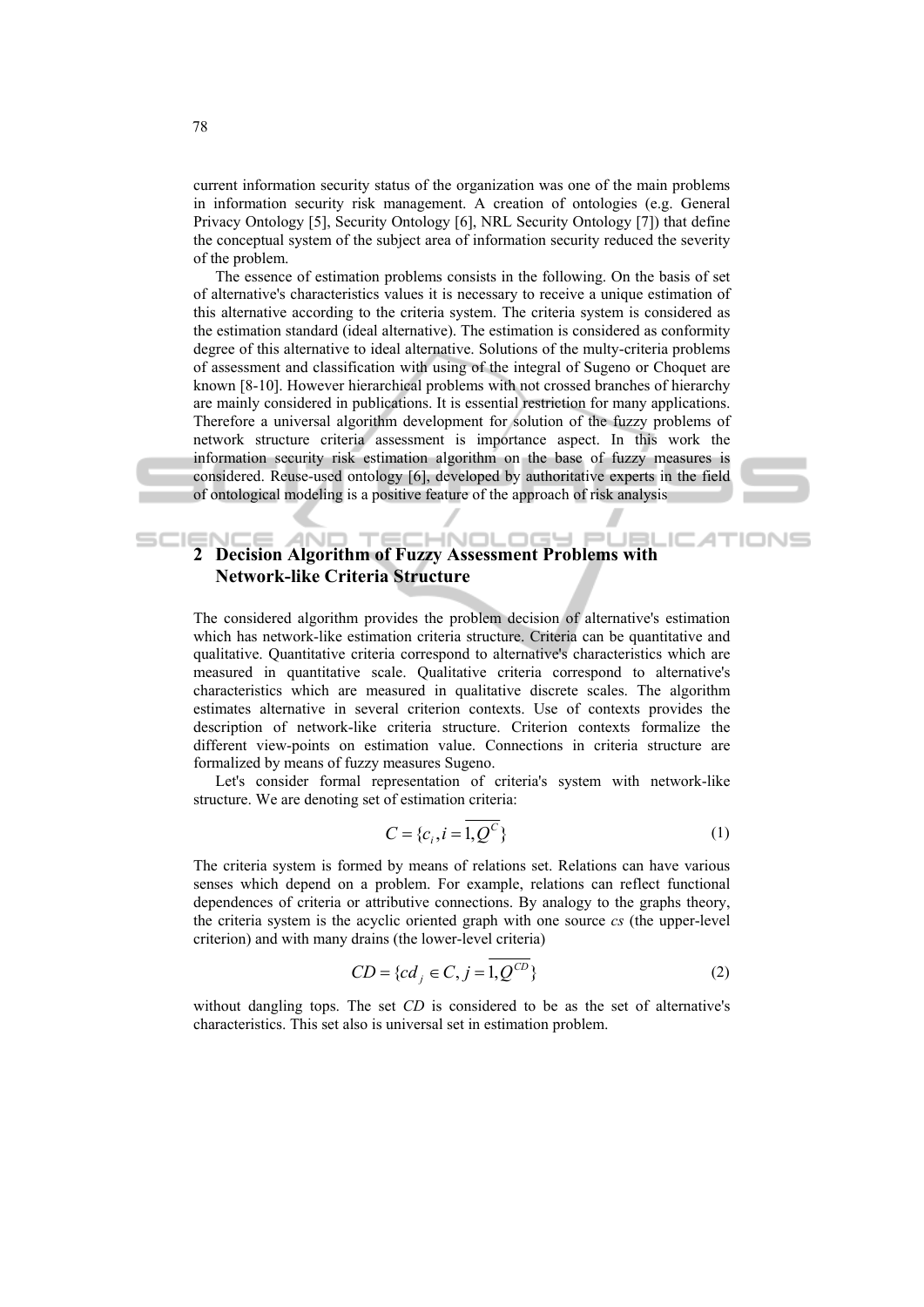Using fuzzy measures and fuzzy integrals, it is possible to construct the algorithm for estimation problem decision. This algorithm will consist of following steps.

1) Transformation of alternative's characteristics values to values which are assigned on discrete set *Di CD*

Transformation is performed for formation of membership *hi*, which is used for integration in quantitative criterion  $c_i$ . Transformation is performed differently for qualitative and quantitative characteristics of alternative.

*For Qualitative Characteristics of Alternative*. The assignment of qualitative characteristics is performed directly on discrete set. Estimations of alternative's qualitative characteristics are represented as membership

$$
h: D_j^{CD} \to [0,1] \tag{3}
$$

*For Quantitative Characteristics of Alternative.* For quantitative characteristics this transformation is performed by means of linguistic variable, for example as shown in [9].

To each quantitative criterion  $c_i$  the linguistic variable is attributed:

$$
T_i = \{ (d_{ij}^{CD}, t_{ij}), j = 1, Q^{D^i} t_{ij} : [R_{ij}^{\min}, R_{ij}^{\max}] \to [0,1] \tag{4}
$$

where  $[R_{ij}^{\min}, R_{ij}^{\max}]$  - is numerical interval which can be various for different pairs

 $(d_{ij}^{CD}, t_{ij})$ .

The linguistic variable  $T_i$  is composed of functions which correspond to values set elements of drain-criterion. These functions are assigned on numerical intervals. The membership for integration is determined as the conformity degree of characteristic's value to linguistic descriptions  $d_{ij}^{CD}$ :

$$
h_i = \{e_{ij} = \max[R_{ij}^{\min}, R_{ij}^{\max}]\min(t_{ij}, r_i), j = 1, Q^{D_i}
$$
(5)

2) Consecutive aggregation of alternative's characteristics values in criteria. To each criterion the set of fuzzy measures according to elements quantity of criterion determination set is attributed:

$$
M_{i} = {\mu_{ij}(\bullet): 2^{D^{i}} \to [0,1], j = 1, \mathcal{Q}^{SD_{ij}^{i}}}
$$
 (6)

This set is named as criterion contexts. For source-criterion the context is the self criterion. Fuzzy measures are determined on values set of criterion.

The fuzzy integral of membership along fuzzy measure  $\mu_{ii}$  provides calculation of an alternative's estimation in criterion  $c_i$  for context *j*:

$$
e_{ij} = (s) \int_{D_i} h_i, j = \overline{1, Q^{S_i}};
$$
 (7)

where membership is composed of alternative's estimations in criteria from *Di*. Integration is performed consistently in all tops of criteria structure.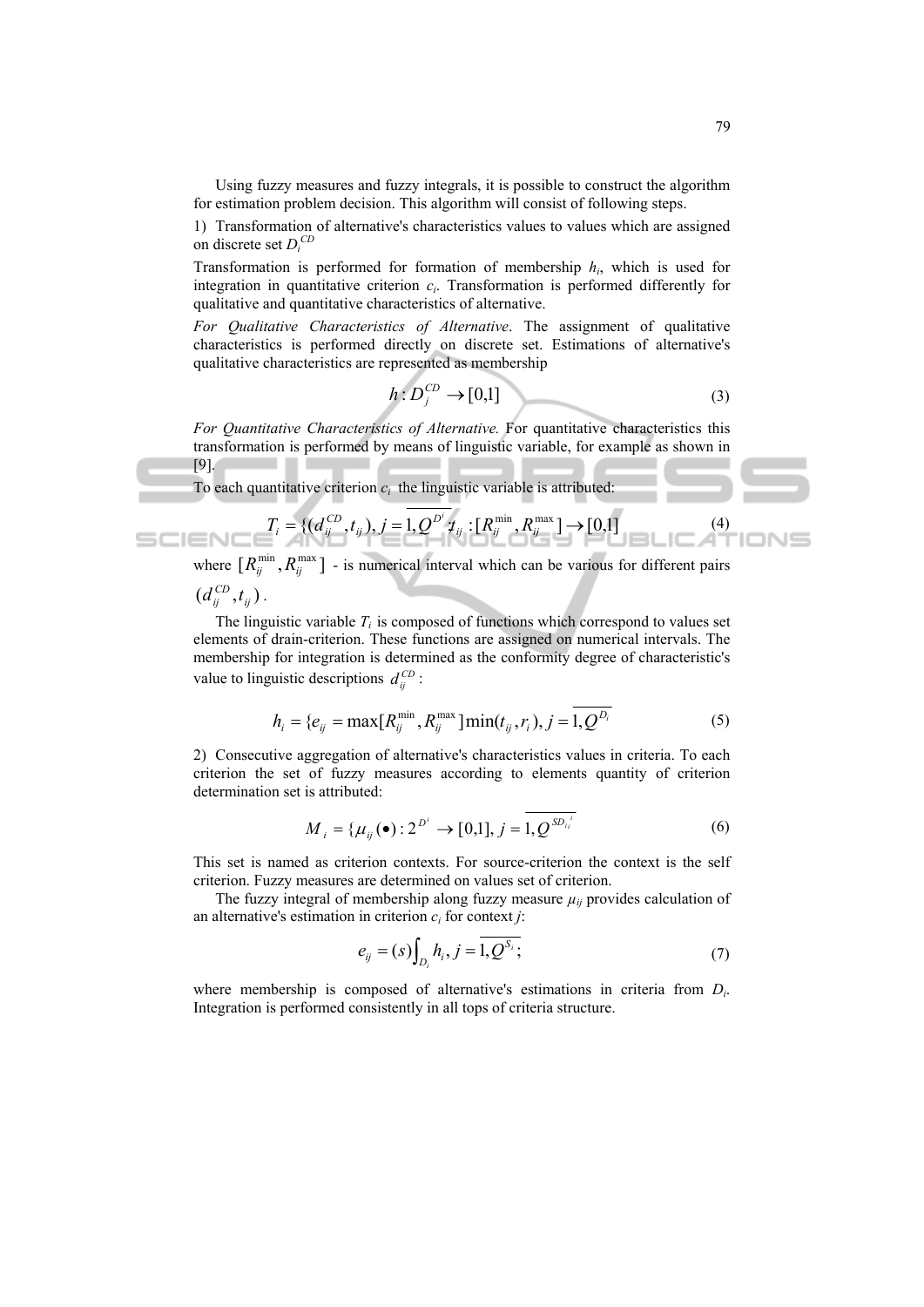## **3 Security Ontology**

Ontology is an explicit formal specification of the terms in explicit specifications the domain and relations among them [11]. Ontologies are useful as means to support sharing and reutilization of knowledge [12]. This reusability approach is based on the assumption that if a modeling scheme, i.e., ontology, is explicitly specified and mutually agreed upon by the parties involved, and then it is possible to share, reutilize and extend knowledge. Many disciplines now develop standardized ontologies that domain experts can use to share and annotate information in their fields. Problemsolving methods, domain-independent applications, and software agents use ontologies and knowledge bases built from ontologies as data [13].

Reusing existing ontologies may be a requirement if our system needs to interact with other applications that have already committed to particular ontologies or controlled vocabularies [13]. There are libraries of reusable ontologies on the Web and in the literature, for example, the Ontolingua ontology library [14], or the DAML ontology library [15].

An ontology is a formal explicit description of concepts in a domain of discourse (*classes* (sometimes called *concepts*)), properties of each concept describing various features and attributes of the concept (*slots* (sometimes called *roles* or *properties*)),

and restrictions on slots (facets (sometimes called *role restrictions*)) [15]. Ontology together with a set of individual instances of classes constitutes a knowledge base.

Ontology development includes [15]:

- defining classes in the ontology,
- arranging the classes in a taxonomic (subclass– superclass) hierarchy,
- defining slots and describing allowed values for these slots,
- filling in the values for slots for instances.

Security Ontology [6] was used in this work. It was proposed based on the security relationship model described in the National Institute of Standards and Technology Special Publication 800-12 [16]. Figure 1 shows the high-level concepts and corresponding relations of ontology.

Slots describe properties of classes and instances. Each property can be set to a specific value or a formula to calculate this value of the property. All subclasses of a class inherit the slot of that class. On the other hand, subclasses can have their own properties.

Fragments of the ontology, including the structure and properties of concepts are the basis for description of the situation, which is determined by the input data. The concepts and relationships defined by the input conditions are introduced in addition to these ontology fragments.

The security ontology comprises about 500 concepts and 600 formal restrictions; to ensure a minimal encoding bias the ontology is represented by either graphical, textual, or description logics (DL) representations, which were used to represent knowledge in a structured, formal, and reasonable form.

80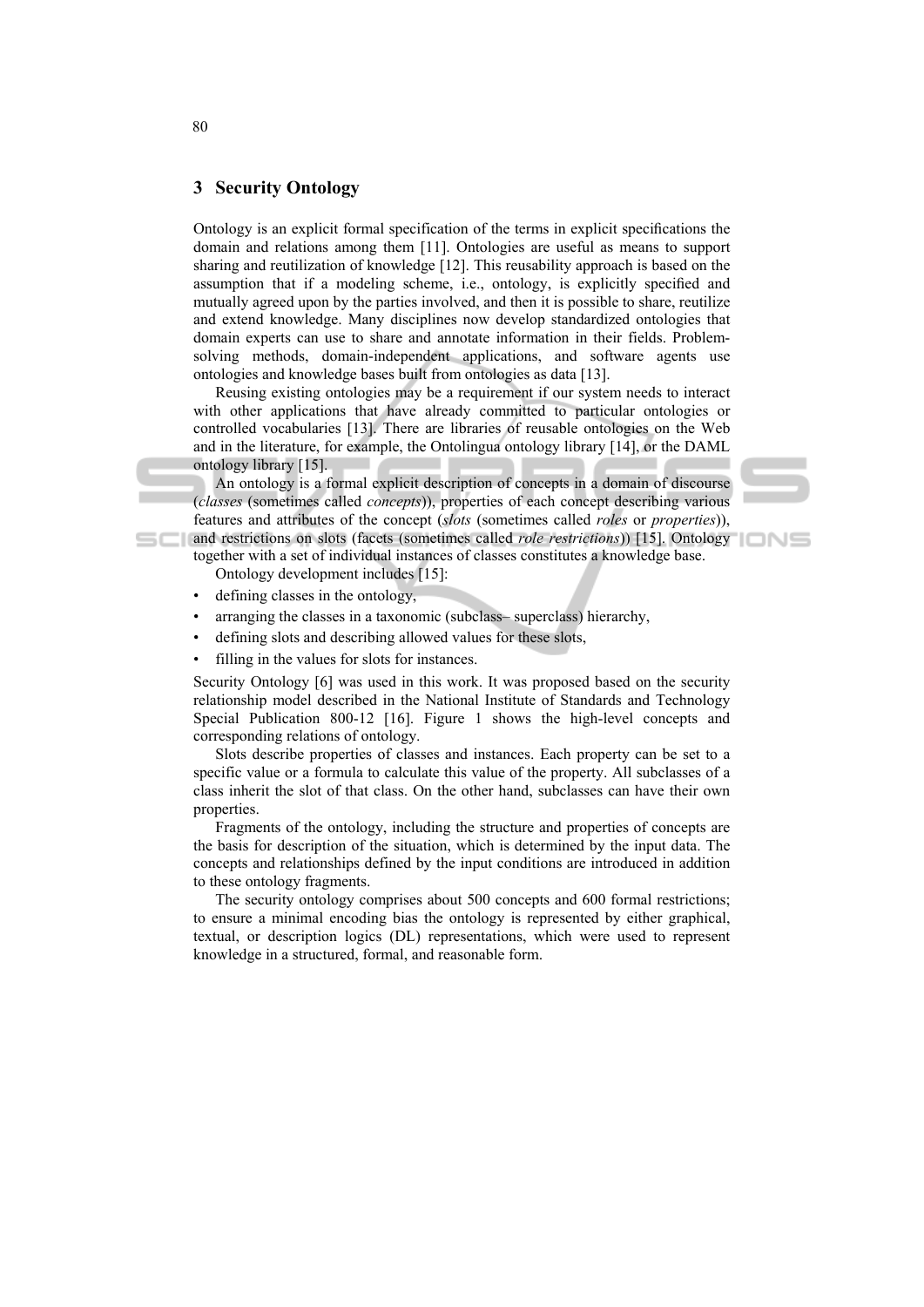

**Fig. 1.** High-level concepts and corresponding relations of ontology [6].

### **4 Proposed Concept of Information Security Risk Assessment System**

 $=$  $-1$ 

Most existing risk analysis models are based on quantitative techniques such as Monte Carlo Simulation and Annual Loss Expectancy. However, the information that is related to most uncertainty factors is not numerical. FST provides an approximate model for the evaluation of the risk faced by EC projects through a linguistic approach. The procedure for fuzzy risk analysis is based on the works from [17] that consisted of five steps: risk identification, natural language representation, fuzzy assessment aggregation, and linguistic approximation.

The first step is to conduct risk identification and compile a list of the most significant uncertainty factors and their descriptions. Before conducting fuzzy risk analysis, one must identify the components of risks for the assets on the security ontology base.

Knowledge base (metaclasses of the assets, threats, vulnerabilities, evaluation criteria, etc) are developed with based on a comprehensive literature review and interviewed with practicing auditors of an information security management system [18,19].

Information security risk is a function of the likelihood of a given threat-source's a particular potential vulnerability, and the resulting impact of that adverse event on the organization. To determine the likelihood of a future adverse event, threats to an IT system must be analyzed in conjunction with the potential vulnerabilities and the controls in place for the IT systems. The adverse impact of a security event can be described in terms of loss or degradation of any, or a combination of any, of the following three security goals: integrity, availability, and confidentiality. Therefore, it is necessary to consider a large set of information sources and uncertainty of the information. On the second step (natural language representation) the linguistic terms sets, characterizing values of input parameters (asset value, asset criticality, threat level, vulnerability level, impact level) and an output parameter (risk level) are defined (see Table 1).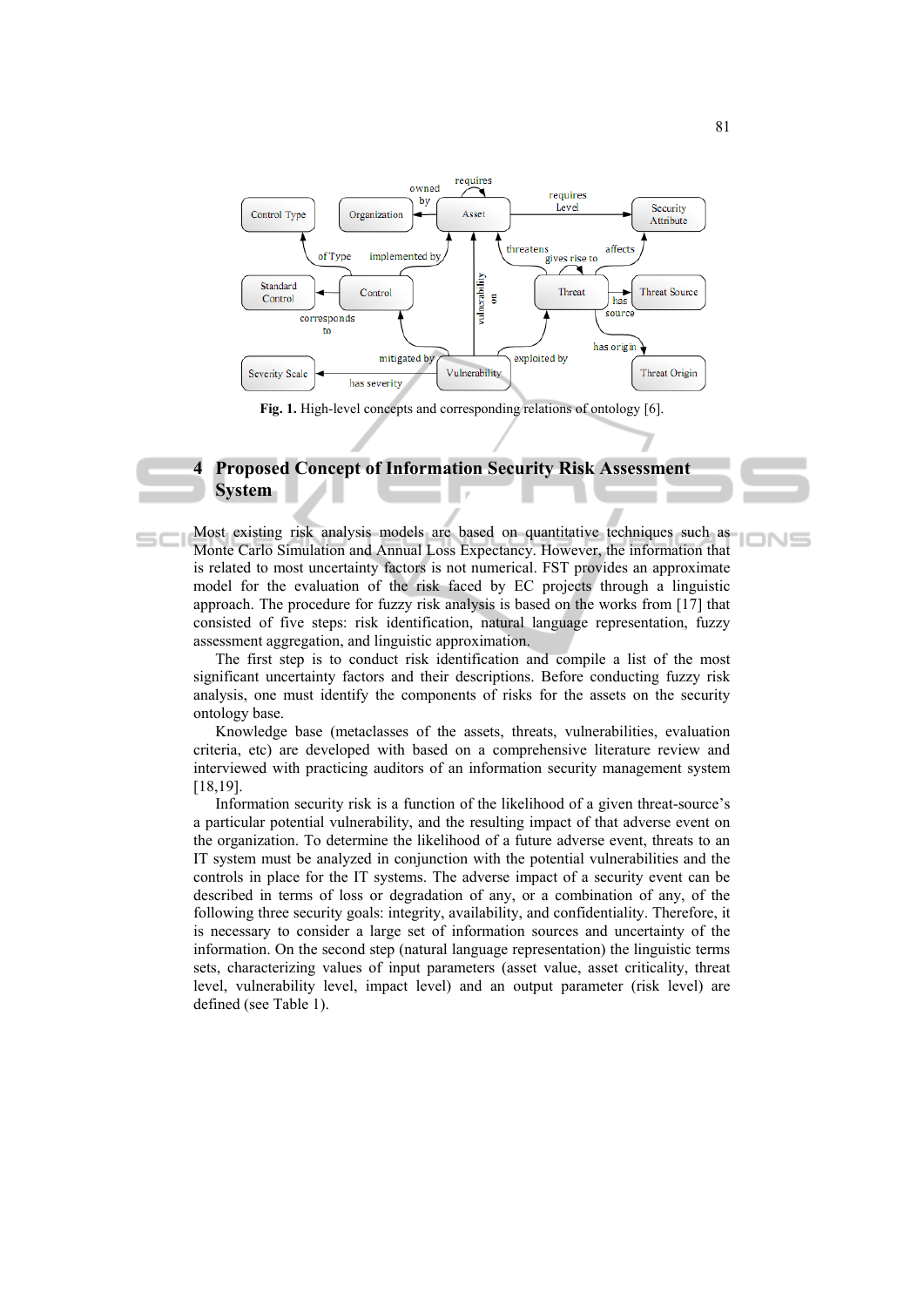**Table 1.** Membership functions and the triangular fuzzy numbers of the linguistic term.

| Likelihood  | Severity |            |                      |
|-------------|----------|------------|----------------------|
| Unlikely    | Low      | $=1-4x$    | $0 \le x \le 0.25$   |
| Medium      | Moderate | $=2(1-2x)$ | $0.25 \le x \le 0.5$ |
| Likely      | High     | $=3-4x$    | $0.5 \le x \le 0.75$ |
| Very likely | Critical | $=4x-3$    | $0.75 \le x \le 1$   |

In third stage (fuzzy assessment aggregation) an aggregate of several experts' fuzzy assessment is performed by using the fuzzy average operation for aggregate method. Adequacy of expert's preferences formalization depends on mathematical properties of aggregation operator. Most effective formalization tool for connections between criteria is the fuzzy measure Sugeno. And most effective aggregation tool is the fuzzy integral.

From the mathematical view-point the Sugeno and Choquet integrals are in detail considered in [10]. The Sugeno and Choquet integrals provide various properties of aggregation procedure which depend from properties of fuzzy measure [20]. For probability measure  $(0 = 1)$  the fuzzy integral is equivalent to additive aggregation. For possibility measure  $(1 - 1)$  the fuzzy integral is equivalent to maximum of membership (fuzzy logic "OR"). For necessity measure  $(0 \gg 1)$  the fuzzy integral is equivalent to minimum of membership (fuzzy logic "And"). Other values l will determine other aggregation properties. NOLOGH PUBLICAT

IONS

As the result of the calculated fuzzy weighted average is a fuzzy number, it is necessary to translate it back into linguistic terms for easy interpretation. The goal of linguistic approximation is to find the linguistic term with the closest possible meaning to that of a defined fuzzy set. There are three techniques in linguistic approximation: best fit, successive approximation, and piecewise decomposition [17]. The difference between these three techniques was discussed by Schmucker [21]. In the present study, the best fit method is adopted because it is easy to understand and easy to implement on computers [21]. This method is based on the ''Euclidean distance'' between two fuzzy sets, as proposed in [22]. The model then assigns the appropriate natural language expression to the lowest Euclidian distance associated with fuzzy set X.



**Fig. 2.** Structure of assessment problem decision.

The proposed structure of risk assessment system does not differ from classical

5C I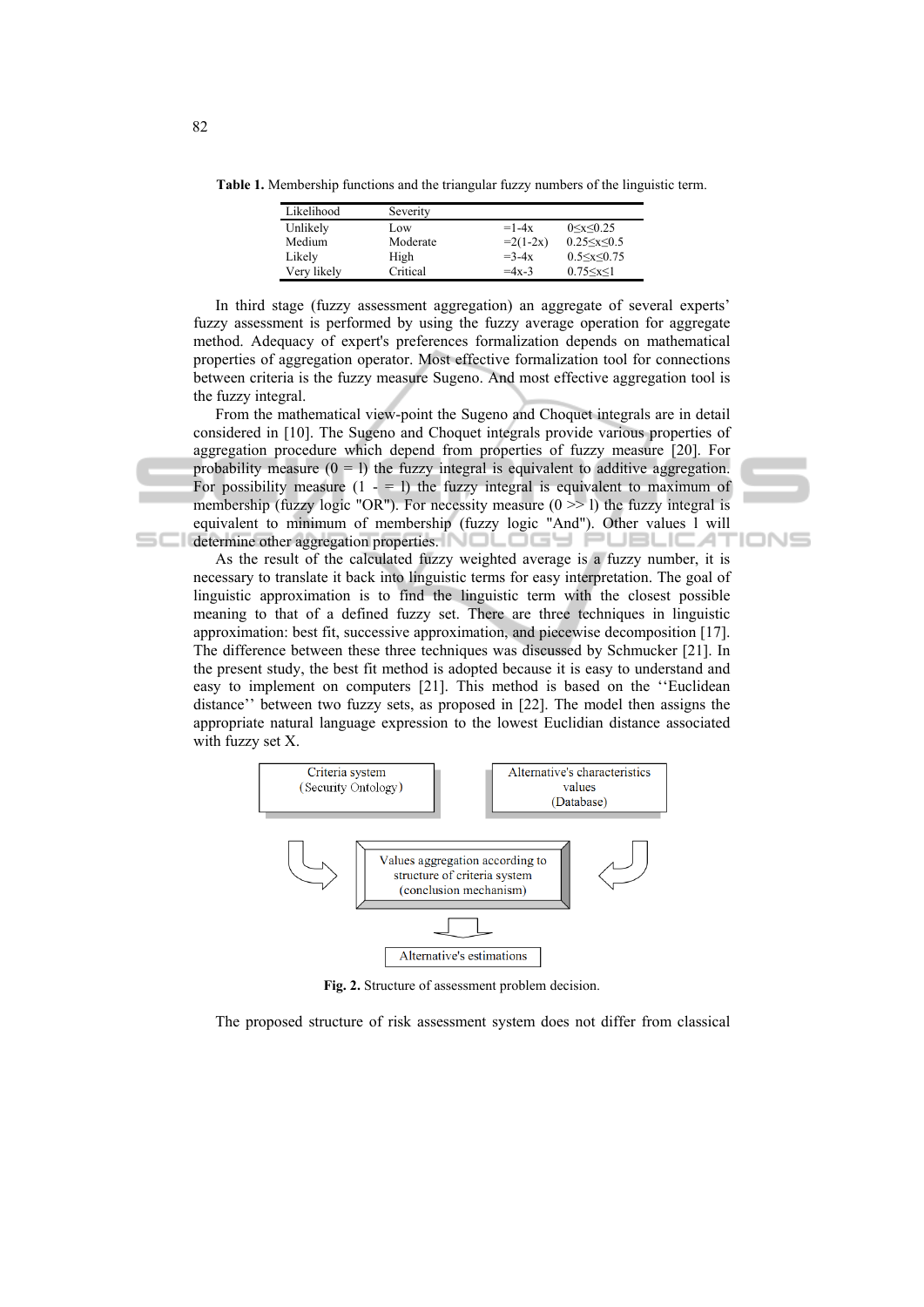structure of expert systems [20]. It is shown in figure 2.

The algorithm is software implemented by authors. The example of the information security risk assessment of the organization according to international standards requirements and preferences of the information assets owner is considered.

### **5 Conclusions and Future Work**

This paper presented an ontology-based approach that addresses the problem of information security risk assessment. The considered algorithm provides the problem decision of alternative's estimation which has network-like estimation criteria structure. Quantitative criteria correspond to alternative's characteristics which are measured in quantitative scale. Qualitative criteria correspond to alternative's characteristics which are measured in qualitative discrete scales.

The algorithm estimates alternative in several criterion contexts. Use of contexts provides the description of network-like criteria structure. Connections in criteria structure are formalized by means of fuzzy measures Sugeno.

The information security risk assessment focused on risk identification, analysis, and prioritization. Less attention was given to the risk management planning,

**resolution, and monitoring. Further research should be conducted into such risk** management planning. In addition, risk monitoring should be conducted regularly to track the status of the identified risks. With such insight and improvement, the proposed approach could be further enhanced to handle the functionality of risk management.

#### **References**

- 1. Mazur, S., Blasch, E., Chen, Y. and Skormin, V.: Mitigating Cloud Computing Security Risks usinga Self-Monitoring Defensive Scheme. Distribution Statement A: Approved for Public Release, (2011) 88ABW-2011-3983.
- 2. Wu, S. X. and Banzhaf, W.: The use of computational intelligence in intrusion detection systems: A review. Applied Soft Computing, Vol. 10, (2010) 1–35.
- 3. Straub, D. and Welke, R.: Coping with systems risk: Security planning models for management decision making. MIS Quarterly, Vol. 22(4), (1998) 441-469.
- 4. Smith, S. and Spaord, E.: Grand challenges in information security: Process and output. IEEE Security & Privacy, Vol. 2(1), (2004) 69-71.
- 5. Hecker, A., Dillon, T., and Elizabeth, C.: Privacy Ontology Support for E-Commerce, Internet Computing, Issue No. 2,  $(2008)$  54 – 61.
- 6. Fenz, S. and Ekelhart, A.: Formalizing information security knowledge. ASIACCS '09: Proceedings of the 2009 ACM symposium on Information, computer and communications security, ACM, (2009) 183-194.
- 7. Kim, A, Luo, J. and Myong, K.: Security Ontology for Annotating Resources. Naval Research Lab, NRL Memorandum Report, NRL/MR/5540-05-641: Washington, D.C., (2005).
- 8. Yeong Min Kima and Chee Kyeong Kimb.: Fuzzy based state assessment for reinforced concrete building structures. Engineering Structures, Vol. 28. 9 (2006) 1286-1297.